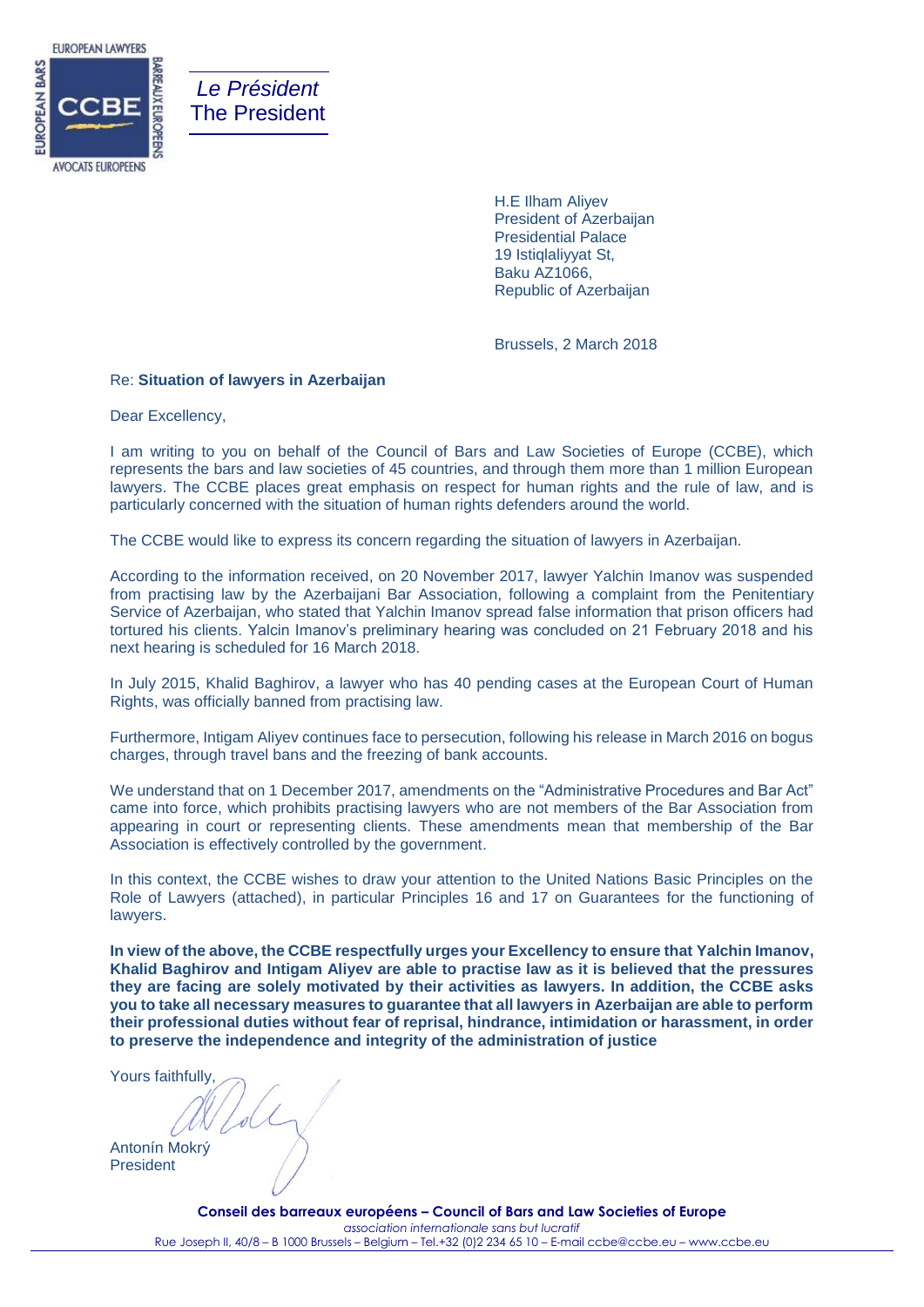## **ANNEX**

## **Basic Principles on the Role of Lawyers**

# **Adopted by the Eighth United Nations Congress on the Prevention of Crime and the Treatment of Offenders, Havana, Cuba, 27 August to 7 September 1990**

Whereas in the Charter of the United Nations the peoples of the world affirm, inter alia, their determination to establish conditions under which justice can be maintained, and proclaim as one of their purposes the achievement of international cooperation in promoting and encouraging respect for human rights and fundamental freedoms without distinction as to race, sex, language or religion,

Whereas the Universal Declaration of Human Rights enshrines the principles of equality before the law. the presumption of innocence, the right to a fair and public hearing by an independent and impartial tribunal, and all the guarantees necessary for the defence of everyone charged with a penal offence,

Whereas the International Covenant on Civil and Political Rights proclaims, in addition, the right to be tried without undue delay and the right to a fair and public hearing by a competent, independent and impartial tribunal established by law,

Whereas the International Covenant on Economic, Social and Cultural Rights recalls the obligation of States under the Charter to promote universal respect for, and observance of, human rights and freedoms,

Whereas the Body of Principles for the Protection of All Persons under Any Form of Detention or Imprisonment provides that a detained person shall be entitled to have the assistance of, and to communicate and consult with, legal counsel,

Whereas the Standard Minimum Rules for the Treatment of Prisoners recommend, in particular, that legal assistance and confidential communication with counsel should be ensured to untried prisoners,

Whereas the Safe guards guaranteeing protection of those facing the death penalty reaffirm the right of everyone suspected or charged with a crime for which capital punishment may be imposed to adequate legal assistance at all stages of the proceedings, in accordance with article 14 of the International Covenant on Civil and Political Rights,

Whereas the Declaration of Basic Principles of Justice for Victims of Crime and Abuse of Power recommends measures to be taken at the international and national levels to improve access to justice and fair treatment, restitution, compensation and assistance for victims of crime,

Whereas adequate protection of the human rights and fundamental freedoms to which all persons are entitled, be they economic, social and cultural, or civil and political, requires that all persons have effective access to legal services provided by an independent legal profession,

Whereas professional associations of lawyers have a vital role to play in upholding professional standards and ethics, protecting their members from persecution and improper restrictions and infringements, providing legal services to all in need of them, and cooperating with governmental and other institutions in furthering the ends of justice and public interest, The Basic Principles on the Role of Lawyers, set forth below, which have been formulated to assist Member States in their task of promoting and ensuring the proper role of lawyers, should be respected and taken into account by Governments within the framework of their national legislation and practice and should be brought to the attention of lawyers as well as other persons, such as judges, prosecutors, members of the executive and the legislature, and the public in general. These principles shall also apply, as appropriate, to persons who exercise the functions of lawyers without having the formal status of lawyers.

## *Access to lawyers and legal services*

1. All persons are entitled to call upon the assistance of a lawyer of their choice to protect and establish their rights and to defend them in all stages of criminal proceedings.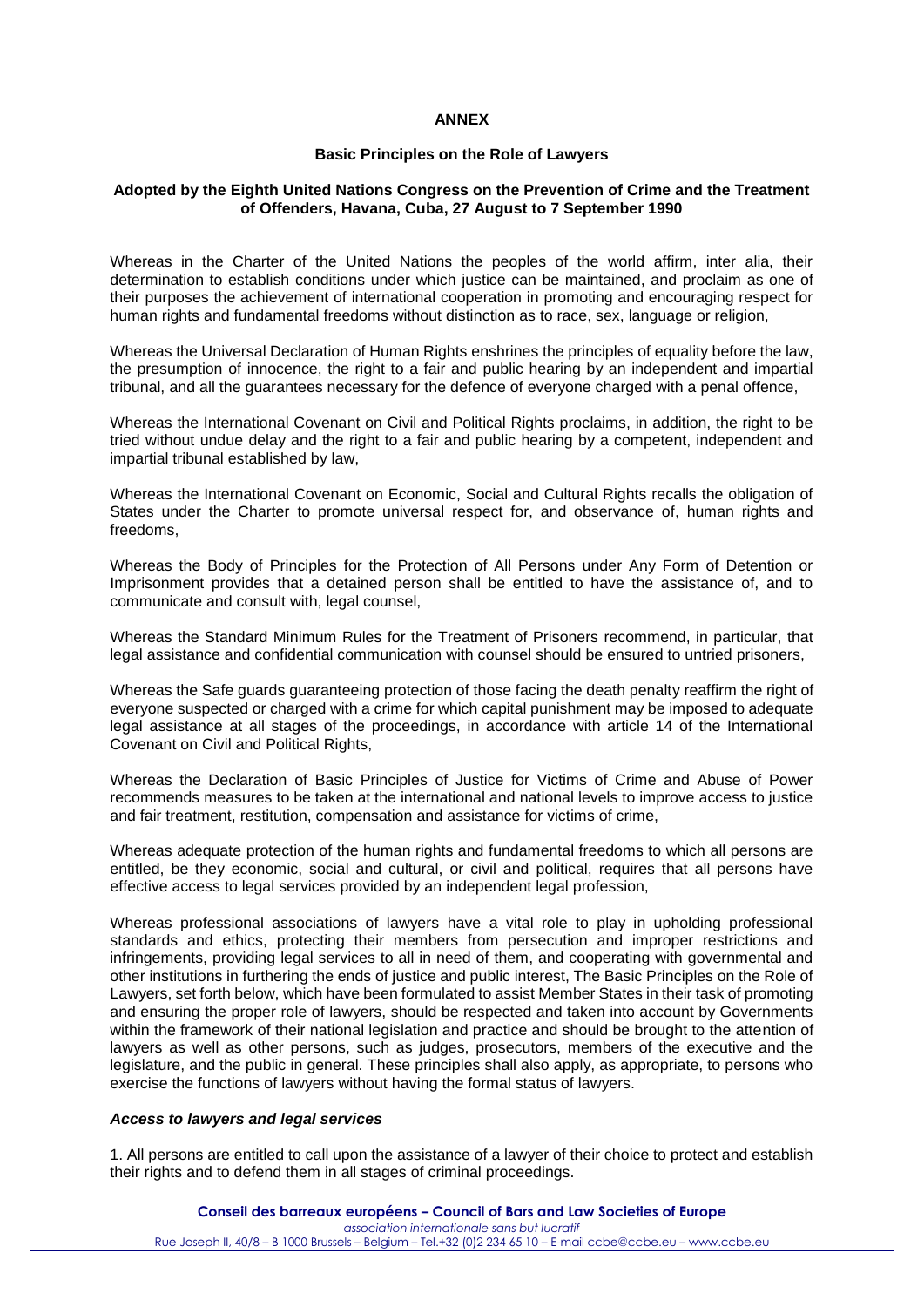2. Governments shall ensure that efficient procedures and responsive mechanisms for effective and equal access to lawyers are provided for all persons within their territory and subject to their jurisdiction, without distinction of any kind, such as discrimination based on race, colour, ethnic origin, sex, language, religion, political or other opinion, national or social origin, property, birth, economic or other status.

3. Governments shall ensure the provision of sufficient funding and other resources for legal services to the poor and, as necessary, to other disadvantaged persons. Professional associations of lawyers shall cooperate in the organization and provision of services, facilities and other resources.

4. Governments and professional associations of lawyers shall promote programmes to inform the public about their rights and duties under the law and the important role of lawyers in protecting their fundamental freedoms. Special attention should be given to assisting the poor and other disadvantaged persons so as to enable them to assert their rights and where necessary call upon the assistance of lawyers.

# *Special safeguards in criminal justice matters*

5. Governments shall ensure that all persons are immediately informed by the competent authority of their right to be assisted by a lawyer of their own choice upon arrest or detention or when charged with a criminal offence.

6. Any such persons who do not have a lawyer shall, in all cases in which the interests of justice so require, be entitled to have a lawyer of experience and competence commensurate with the nature of the offence assigned to them in order to provide effective legal assistance, without payment by them if they lack sufficient means to pay for such services.

7. Governments shall further ensure that all persons arrested or detained, with or without criminal charge, shall have prompt access to a lawyer, and in any case not later than forty-eight hours from the time of arrest or detention.

8. All arrested, detained or imprisoned persons shall be provided with adequate opportunities, time and facilities to be visited by and to communicate and consult with a lawyer, without delay, interception or censorship and in full confidentiality. Such consultations may be within sight, but not within the hearing, of law enforcement officials.

## *Qualifications and training*

9. Governments, professional associations of lawyers and educational institutions shall ensure that lawyers have appropriate education and training and be made aware of the ideals and ethical duties of the lawyer and of human rights and fundamental freedoms recognized by national and international law.

10. Governments, professional associations of lawyers and educational institutions shall ensure that there is no discrimination against a person with respect to entry into or continued practice within the legal profession on the grounds of race, colour, sex, ethnic origin, religion, political or other opinion, national or social origin, property, birth, economic or other status, except that a requirement, that a lawyer must be a national of the country concerned, shall not be considered discriminatory.

11. In countries where there exist groups, communities or regions whose needs for legal services are not met, particularly where such groups have distinct cultures, traditions or languages or have been the victims of past discrimination, Governments, professional associations of lawyers and educational institutions should take special measures to provide opportunities for candidates from these groups to enter the legal profession and should ensure that they receive training appropriate to the needs of their groups.

## *Duties and responsibilities*

12. Lawyers shall at all times maintain the honour and dignity of their profession as essential agents of the administration of justice.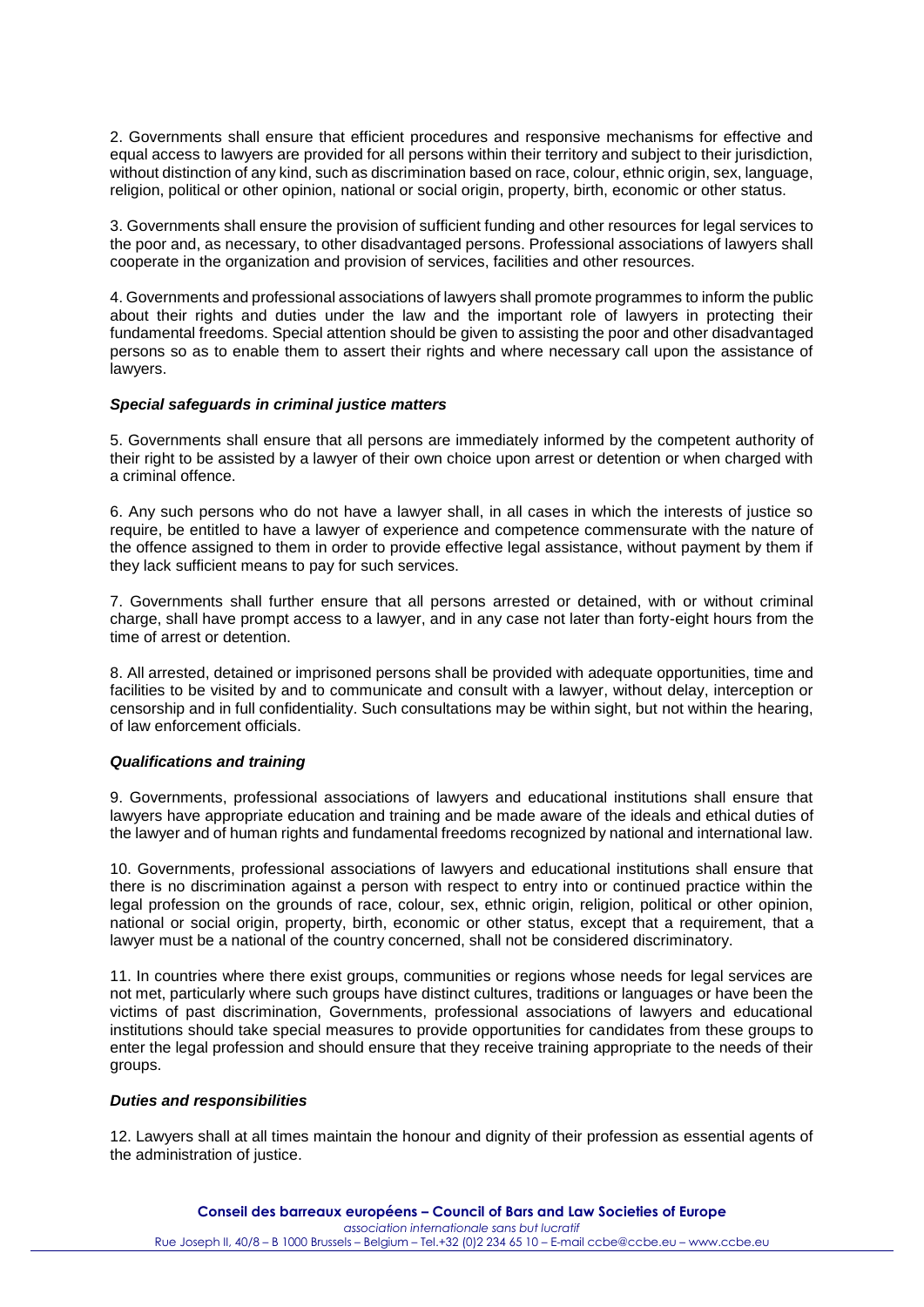13. The duties of lawyers towards their clients shall include:

(a) Advising clients as to their legal rights and obligations, and as to the working of the legal system in so far as it is relevant to the legal rights and obligations of the clients;

(b) Assisting clients in every appropriate way, and taking legal action to protect their interests;

(c) Assisting clients before courts, tribunals or administrative authorities, where appropriate.

14. Lawyers, in protecting the rights of their clients and in promoting the cause of justice, shall seek to uphold human rights and fundamental freedoms recognized by national and international law and shall at all times act freely and diligently in accordance with the law and recognized standards and ethics of the legal profession.

15. Lawyers shall always loyally respect the interests of their clients.

#### *Guarantees for the functioning of lawyers*

16. Governments shall ensure that lawyers (a) are able to perform all of their professional functions without intimidation, hindrance, harassment or improper interference; (b) are able to travel and to consult with their clients freely both within their own country and abroad; and (c) shall not suffer, or be threatened with, prosecution or administrative, economic or other sanctions for any action taken in accordance with recognized professional duties, standards and ethics.

17. Where the security of lawyers is threatened as a result of discharging their functions, they shall be adequately safeguarded by the authorities.

18. Lawyers shall not be identified with their clients or their clients' causes as a result of discharging their functions.

19. No court or administrative authority before whom the right to counsel is recognized shall refuse to recognize the right of a lawyer to appear before it for his or her client unless that lawyer has been disqualified in accordance with national law and practice and in conformity with these principles.

20. Lawyers shall enjoy civil and penal immunity for relevant statements made in good faith in written or oral pleadings or in their professional appearances before a court, tribunal or other legal or administrative authority.

21. It is the duty of the competent authorities to ensure lawyers access to appropriate information, files and documents in their possession or control in sufficient time to enable lawyers to provide effective legal assistance to their clients. Such access should be provided at the earliest appropriate time.

22. Governments shall recognize and respect that all communications and consultations between lawyers and their clients within their professional relationship are confidential.

#### *Freedom of expression and association*

23. Lawyers like other citizens are entitled to freedom of expression, belief, association and assembly. In particular, they shall have the right to take part in public discussion of matters concerning the law, the administration of justice and the promotion and protection of human rights and to join or form local, national or international organizations and attend their meetings, without suffering professional restrictions by reason of their lawful action or their membership in a lawful organization. In exercising these rights, lawyers shall always conduct themselves in accordance with the law and the recognized standards and ethics of the legal profession.

#### *Professional associations of lawyers*

24. Lawyers shall be entitled to form and join self-governing professional associations to represent their interests, promote their continuing education and training and protect their professional integrity. The executive body of the professional associations shall be elected by its members and shall exercise its functions without external interference.